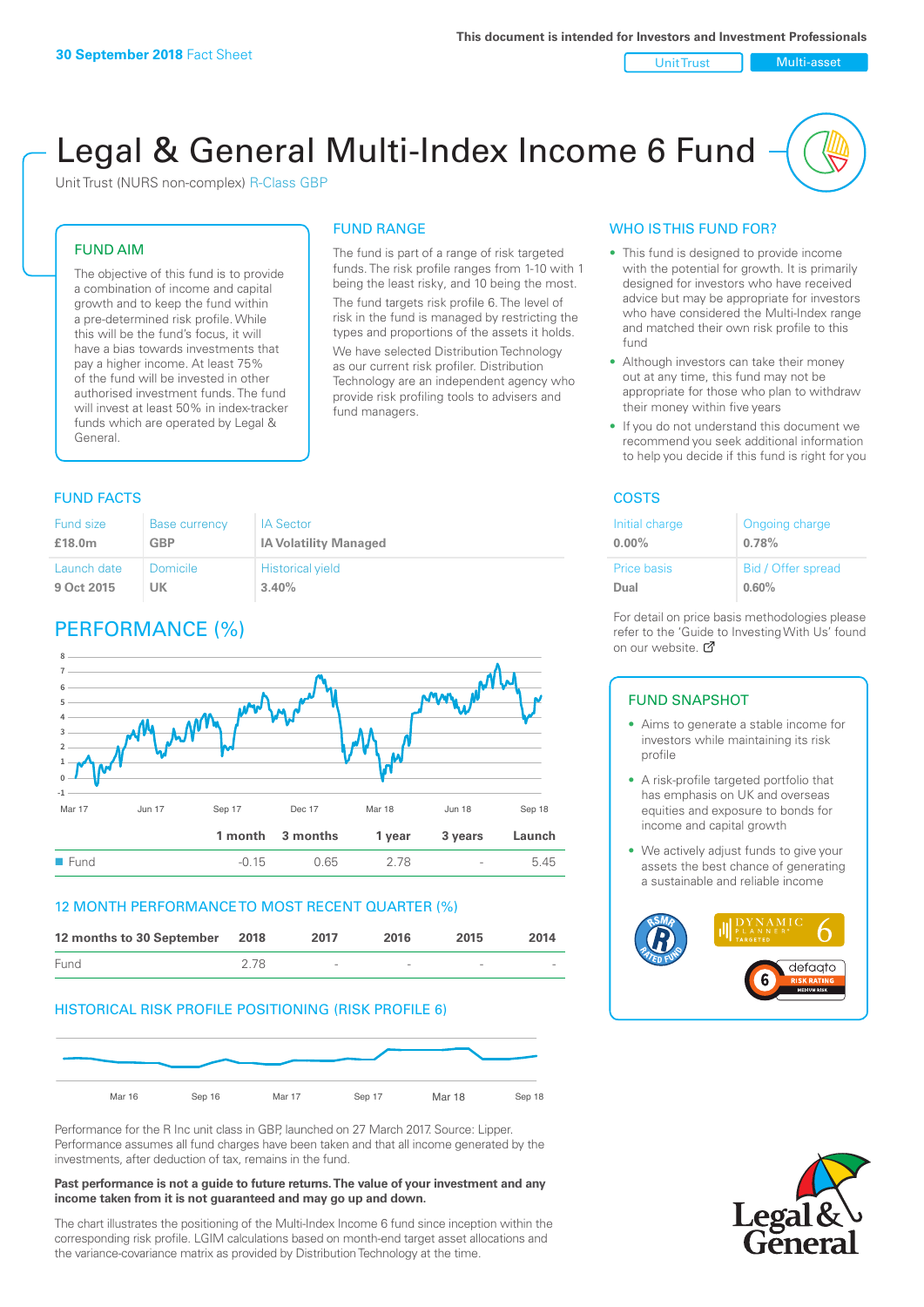# Legal & General Multi-Index Income 6 Fund

Unit Trust (NURS non-complex) R-Class GBP

# PORTFOLIO BREAKDOWN

All data source LGIM unless otherwise stated. Totals may not sum due to rounding.





# FUND MANAGERS

The fund managers have responsibility for managing the multi-index fund range. They are part of the Multi-Asset Funds (MAF) team in LGIM. This team focuses on designing and managing multi-asset funds that are tailored to match the specific objectives of various client types. The team sits within a wider Asset Allocation team which combines both depth of experience with a broad range of expertise from different fields, including fund management, investment consulting and risk management roles.

# TOP 10 HOLDINGS (%)

| <b>L&amp;G UK Index Trust</b>                                    | 9.4 |
|------------------------------------------------------------------|-----|
| L&G Emerging Markets Government Bond (US\$) Index Fund           | 8.1 |
| L&G Emerging Markets Government Bond (Local Currency) Index Fund | 8.0 |
| L&G US Index Trust                                               | 7.9 |
| iShares UK Dividend UCITS ETF                                    | 7.5 |
| L&G European Index Trust                                         | 6.3 |
| L&G High Income Trust                                            | 6.1 |
| <b>L&amp;G Pacific Index Trust</b>                               | 6.0 |
| L&G Global Emerging Markets Index Fund                           | 5.2 |
| <b>L&amp;G UK Property Fund</b>                                  | 4.5 |